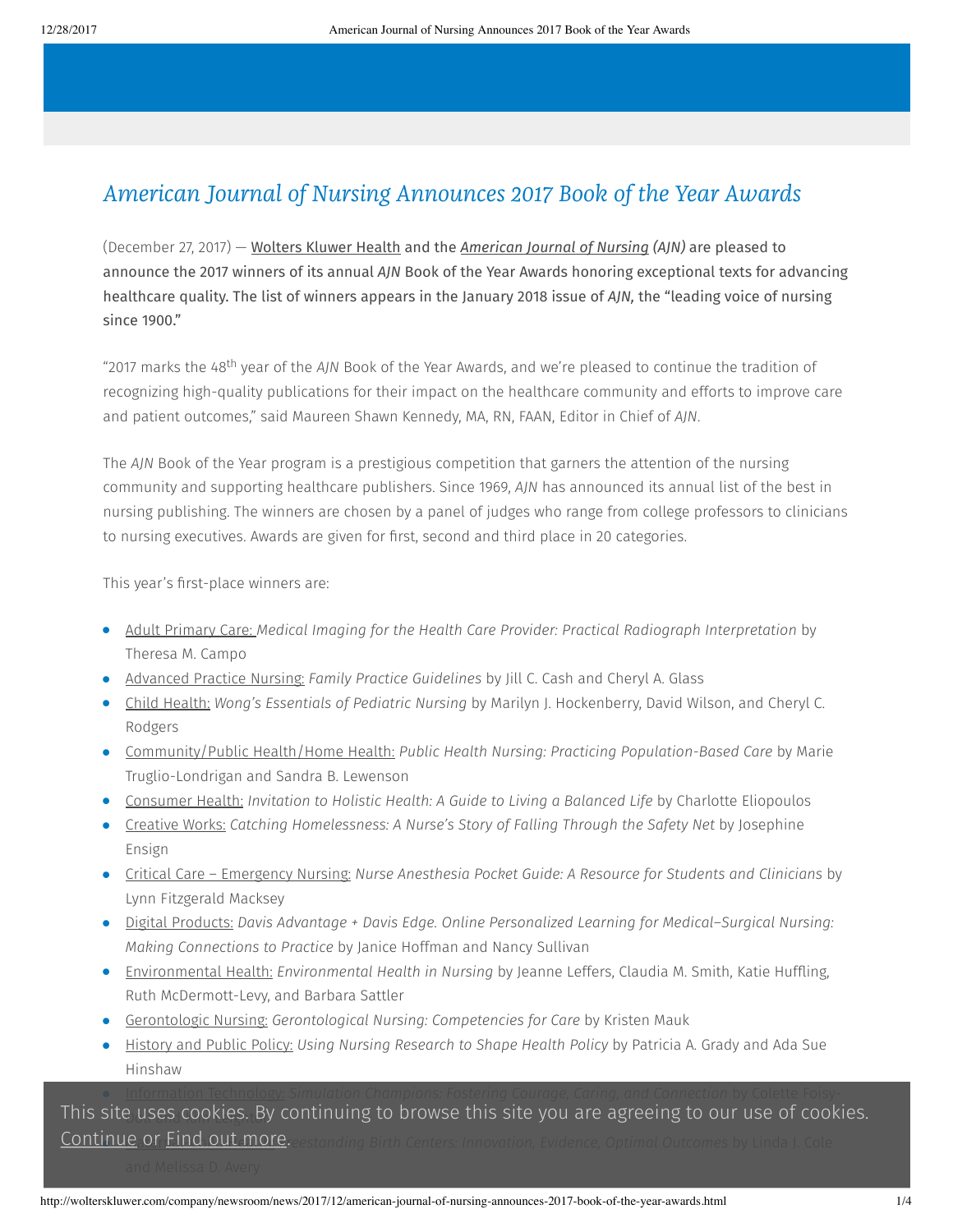#### 12/28/2017 American Journal of Nursing Announces 2017 Book of the Year Awards

- Medical-Surgical Nursing: *Medical–Surgical Nursing: Assessment and Management of Clinical Problems* by Sharon L. Lewis, Linda Bucher, Margaret McLean Heitkemper, Mariann M. Harding, Jeffrey Kwong, and Dottie Roberts
- Nursing Education/Continuing Education/Professional Development: *Quality and Safety in Nursing: A Competency Approach to Improving Outcomes* by Gwen Sherwood and Jane Barnsteiner
- Nursing Management and Leadership: *Financial Management for Nurse Managers: Merging the Heart with the Dollar* by J. Michael Leger and Janne Dunham-Taylor
- Nursing Research: *Burns and Grove's The Practice of Nursing Research: Appraisal, Synthesis, and Generation of Evidence* by Jennifer R. Gray, Susan K. Grove, and Suzanne Sutherland
- Palliative Care and Hospice: *LGBTQ-Inclusive Hospice and Palliative Care: A Practical Guide to Transforming Professional Practice* by Kimberly D. Acquaviva
- Professional Issues: *Building a Culture of Ownership in Healthcare: The Invisible Architecture of Core Values, Attitude, and Self-Empowerment* by Joe Tye and Bob Dent
- Psychiatric and Mental Health Nursing: *Therapeutic Communication in Mental Health Nursing: Aesthetic and Metaphoric Processes in the Engagement with Challenging Patients* by Shira Birnbaum

View all the 2017 [winners](http://journals.lww.com/ajnonline/Fulltext/2018/01000/Book_of_the_Year_Awards_2017.20.aspx?PRID=AJN_PR_122717) online here.

### ###

# About Wolters Kluwer

Wolters Kluwer N.V. (AEX: WKL) is a global leader in information services and solutions for professionals in the health, tax and accounting, risk and compliance, finance and legal sectors. We help our customers make critical decisions every day by providing expert solutions that combine deep domain knowledge with specialized technology and services.

Wolters Kluwer reported 2016 annual revenues of €4.3 billion. The company, headquartered in Alphen aan den Rijn, the Netherlands, serves customers in over 180 countries, maintains operations in over 40 countries and employs 19,000 people worldwide.

Wolters Kluwer Health is a leading global provider of information and point of care solutions for the healthcare industry. For more information about our products and the organization, visit <http://www.wolterskluwer.com/>, follow [@WKHealth](https://twitter.com/wkhealth) or [@Wolters\\_Kluwer](https://twitter.com/Wolters_Kluwer) on Twitter, like us on [Facebook](https://www.facebook.com/wolterskluwer), follow us on [LinkedIn,](https://www.linkedin.com/company/2483?trk=tyah&trkInfo=tarId%3A1415118411059%2Ctas%3Awolters%20kluwer%2Cidx%3A2-1-6) or follow WoltersKluwerComms on [YouTube](http://www.youtube.com/user/WoltersKluwerComms).

For more information about Wolters Kluwer's solutions and organization, visit [www.wolterskluwer.com,](http://www.wolterskluwer.com/) follow us on [Twitter,](https://twitter.com/wolters_kluwer) [Facebook](https://www.facebook.com/wolterskluwer), [LinkedIn](https://www.linkedin.com/company/2483?trk=tyah&trkInfo=tarId%3A1415118411059%2Ctas%3Awolters%20kluwer%2Cidx%3A2-1-6), and [YouTube](http://www.youtube.com/user/WoltersKluwerComms).

# Media Contacts

# Connie Hughes



Director, Corporate Communications, Health Learning, Research & Practice +1 646-674-6348 [Email](mailto:connie.hughes@wolterskluwer.com)